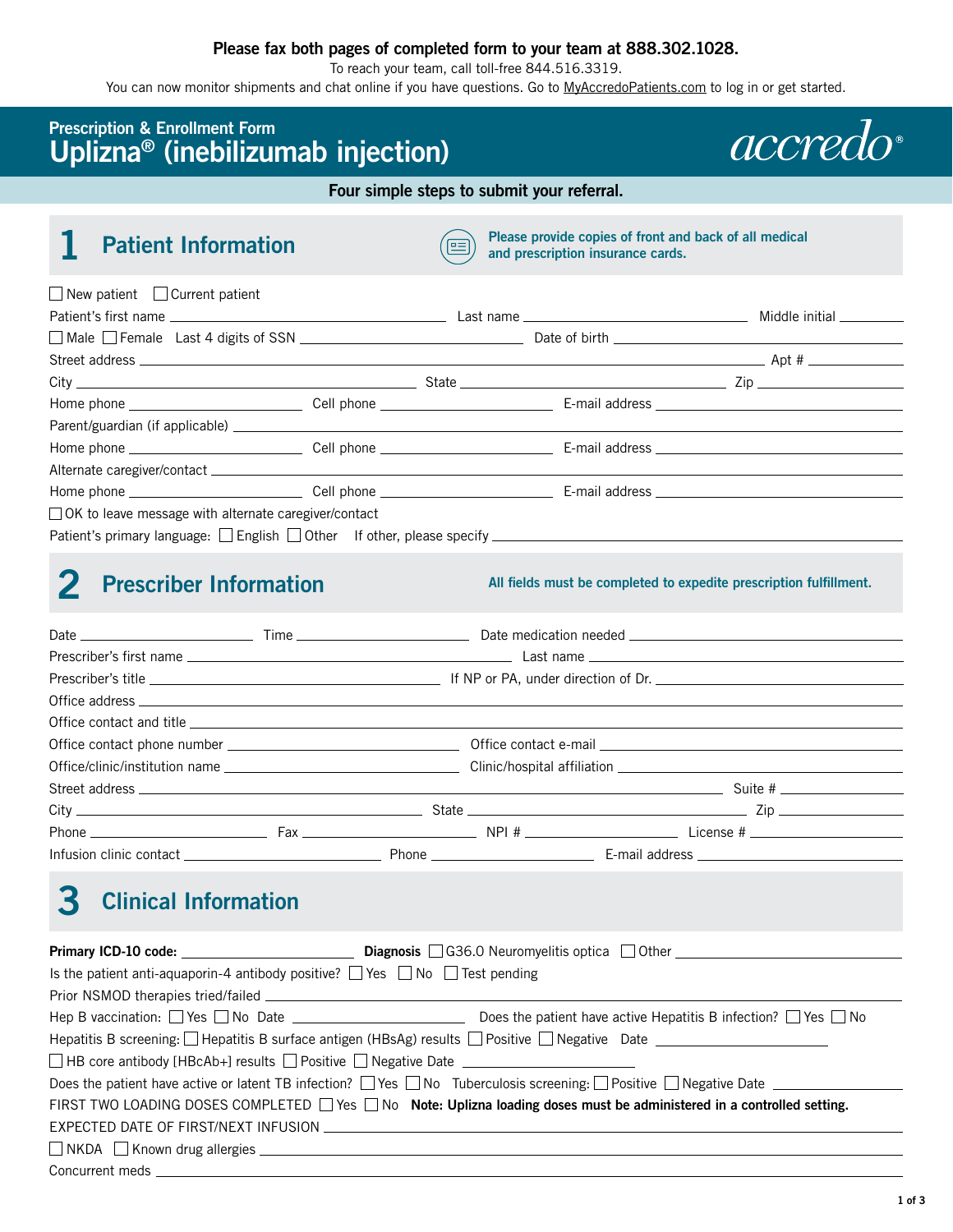Patient's first name Last name Middle initial Date of birth

Prescriber's first name Last name Phone

**4** Prescribing Information<br> **Check Unknown if assistance is needed to identify infusion site.**<br> **Check Unknown if assistance is needed to identify infusion site.** 

| <b>Medication</b>                                                                                                                                                                                                                                                                                                                                                                                                                             | <b>Dose</b>                                                                                                                                                                 | <b>Directions</b>                                                                                                                                                                                                                                                                                                                                                                                      | <b>Quantity/Refills</b>                                                                                                                                                                                                                                                                                        | Ship to*:                                                              |  |
|-----------------------------------------------------------------------------------------------------------------------------------------------------------------------------------------------------------------------------------------------------------------------------------------------------------------------------------------------------------------------------------------------------------------------------------------------|-----------------------------------------------------------------------------------------------------------------------------------------------------------------------------|--------------------------------------------------------------------------------------------------------------------------------------------------------------------------------------------------------------------------------------------------------------------------------------------------------------------------------------------------------------------------------------------------------|----------------------------------------------------------------------------------------------------------------------------------------------------------------------------------------------------------------------------------------------------------------------------------------------------------------|------------------------------------------------------------------------|--|
| □ Uplizna® (inebilizumab<br>injection)<br>Initial dose (two infusions)<br>Note: Loading doses must be<br>administered in a controlled<br>infusion site.                                                                                                                                                                                                                                                                                       | 100mg/10mL SDV<br>Each dose<br>300mg/30mL diluted<br>in 250mL of 0.9%<br>sodium chloride<br>injection for final<br>concentration of<br>$1.1$ mg/mL                          | Infusion 1: 300mg in 250mL of 0.9% NS.<br>Infusion 2 (2 weeks later): 300mg in 250mL of 0.9% NS.<br>Start infusion at 42mL per hour for the first 30<br>minutes, increase to 125mL per hour for the next<br>30 minutes, then increase to 333mL per hour until<br>finished.<br>Duration: 2 hours or longer<br>Monitor patient for at least one hour after infusion<br>completion for infusion reaction. | Dispense:<br>$\Box$ 6 vials<br>No refills                                                                                                                                                                                                                                                                      | $\Box$ Office<br>$\Box$ Infusion<br>Clinic<br>□ Unknown                |  |
| □ Uplizna® (inebilizumab<br>injection)<br>Maintenance dose (one<br>infusion)                                                                                                                                                                                                                                                                                                                                                                  | 100mg/10mL SDV<br>Each dose<br>300mg/30mL diluted<br>in 250mL of 0.9%<br>sodium chloride<br>injection for final<br>concentration of<br>$1.1$ mg/mL                          | Every 6 months (from first infusion) infuse 300mg in<br>250mL of 0.9% NS.<br>Start infusion at 42mL per hour for the first 30<br>minutes, increase to 125mL per hour for the next<br>30 minutes, then increase to 333mL per hour until<br>finished.<br>Duration: 2 hours or longer<br>Monitor patient for at least one hour after infusion<br>completion for infusion reaction.                        | Dispense:<br>$\Box$ 3 vials<br>Refills<br>$\Box$ 0 $\Box$ 1                                                                                                                                                                                                                                                    | $\Box$ Home<br>$\Box$ Office<br>$\Box$ Infusion<br>Clinic<br>□ Unknown |  |
|                                                                                                                                                                                                                                                                                                                                                                                                                                               | All Uplizna <sup>®</sup> orders to be administered via pump and peripheral line unless otherwise instructed.<br><b>Additional Medication and Supplies for Home Infusion</b> |                                                                                                                                                                                                                                                                                                                                                                                                        |                                                                                                                                                                                                                                                                                                                |                                                                        |  |
| <b>Premedication Orders</b><br>Acetaminophen 650mg PO 30 min prior to infusion; Diphenhydramine 50mg PO 30 min prior to infusion;<br>Methylprednisolone 100mg IV 30 min prior to infusion<br>$\Box$ Other $\_$                                                                                                                                                                                                                                |                                                                                                                                                                             |                                                                                                                                                                                                                                                                                                                                                                                                        | Send quantity sufficient for<br>medication infusion<br>All caregivers and ancillaries to be<br>given per protocol from product<br>package insert. (See next page).<br>If patient requires specific<br>directions on additional medications<br>or supplies, please provide change<br>on the next page and sign. |                                                                        |  |
| <b>Fluids for Reconstitution and Administration</b><br>0.9% NaCl 250mL x2 (initial dose); 0.9% NaCl 250mL (maintenance dose);<br>0.9% NaCl Flush 10mL (3 mL pre- and post-infusion to maintain peripheral line patency)<br>0.9% NACL 50mL<br>0.9% NACL 100mL                                                                                                                                                                                  |                                                                                                                                                                             |                                                                                                                                                                                                                                                                                                                                                                                                        |                                                                                                                                                                                                                                                                                                                |                                                                        |  |
| Hypersensitivity/Anaphylaxis Orders*                                                                                                                                                                                                                                                                                                                                                                                                          |                                                                                                                                                                             |                                                                                                                                                                                                                                                                                                                                                                                                        |                                                                                                                                                                                                                                                                                                                |                                                                        |  |
| In the event of anaphylactic reaction, stop infusion of drug immediately. Start NS 15mL/hour, 0.9%NS 100mL.<br>Medicate with epinephrine pen auto-injector 0.3mg/0.3mL IM as needed for anaphylaxis. Call *911*,<br>physician, or paramedic.                                                                                                                                                                                                  |                                                                                                                                                                             |                                                                                                                                                                                                                                                                                                                                                                                                        |                                                                                                                                                                                                                                                                                                                |                                                                        |  |
| I authorize ancillary supplies or medical equipment necessary such as needles, syringes, etc. to administer the<br>therapy as needed for administration.                                                                                                                                                                                                                                                                                      |                                                                                                                                                                             |                                                                                                                                                                                                                                                                                                                                                                                                        |                                                                                                                                                                                                                                                                                                                |                                                                        |  |
| $\Box$ Skilled nursing visit as needed to establish venous access, administer medication and assess general status and response to therapy.<br>*If nursing services will be required for therapy administration, the home health nurse will call for additional orders per state regulations.<br>If shipped to physician's office or infusion clinic, physician accepts on behalf of patient for administration in office or infusion clinic. |                                                                                                                                                                             |                                                                                                                                                                                                                                                                                                                                                                                                        |                                                                                                                                                                                                                                                                                                                |                                                                        |  |

**Prescriber's signature required (sign below) (Physician attests this is his/her legal signature. NO STAMPS)**

**SIGN HERE**

#### **Date Dispense as written Community Community Community Community Community Community Community Community Community Community Community Community Community Community Community Community Community Community Community Comm**

The prescriber is to comply with his/her state-specific prescription requirements such as e-prescribing, state-specific prescription form, fax language, etc. Noncompliance with state-specific requirements could result in outreach to the prescriber.



The document(s) accompanying this transmission may contain confidential health information that is legally privileged. This information is intended only for the use of the individual or entity named above. The authorized r respective owners. © 2022 Accredo Health Group, Inc. | An Express Scripts Company. All rights reserved. MSS-00009-031622 CED2823 CRP2203\_0014800.1